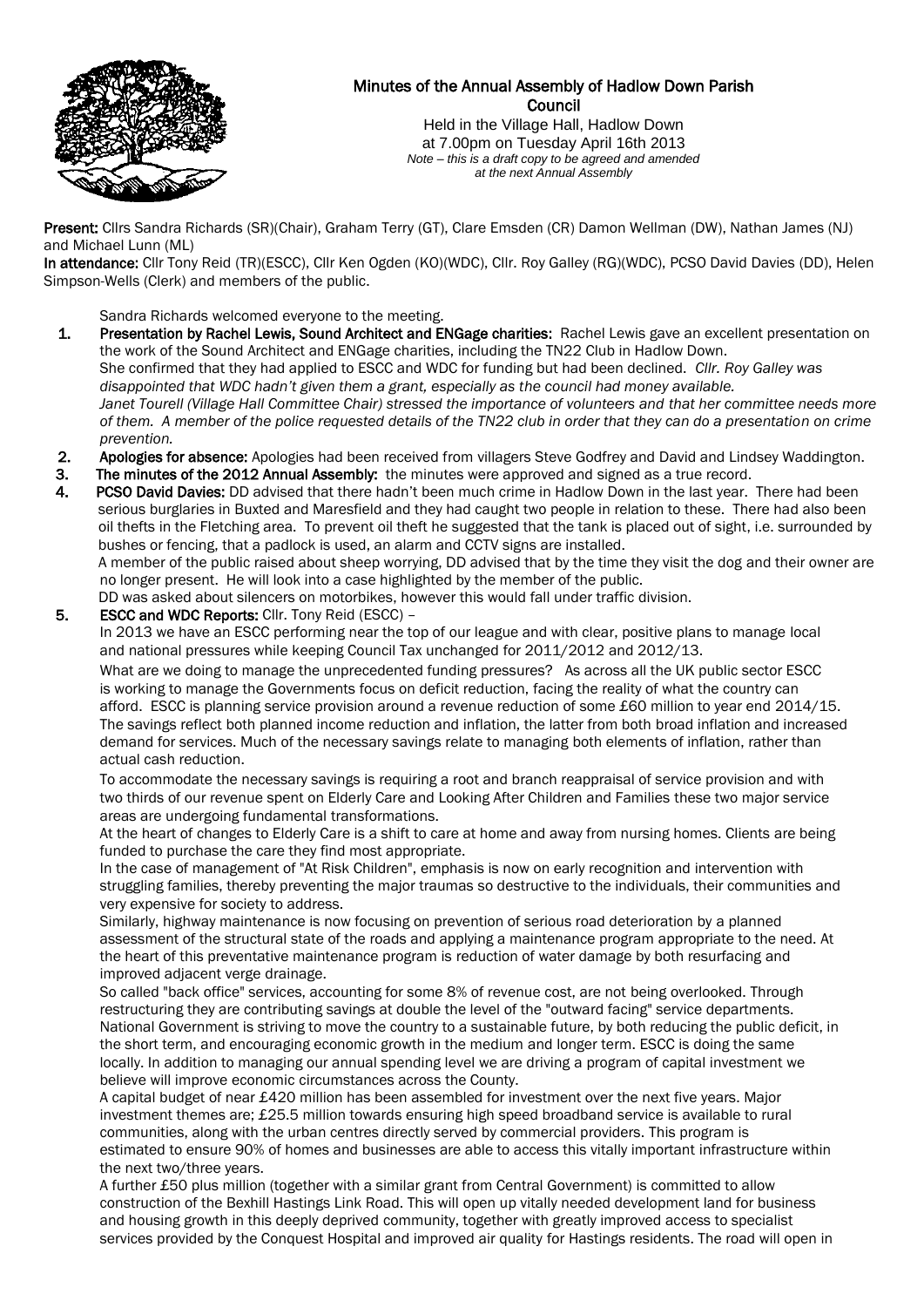2014.

Newhaven Port will benefit from investment in improved road access allowing the proposed offshore wind farm to be serviced by the port, both for the construction phase and the following long term maintenance period. Jobs and opportunities for further port activity will result.

There is funding to assist business in rural areas to grow and create jobs with a specific fund to encourage small and medium sized business, the "backbone" of East Sussex business numbers.

As you would expect School and Library building is not overlooked, with an allocated £93 million and £13.5 million respectively, the latter in contrast to savage contraction by most authorities.

*TR was asked whether ESCC promoted mobile phone coverage in rural areas, he advised that the communities need to support any mobile phone planning applications.*

*SR confirmed that TR was retiring as an ESCC Councillor in May and thanked him for his support of the village and the Parish Council (PC) over the years. A donation was given to the school PTA by the PC for the refurbishment of the school butterfly on TR's behalf.* 

Cllr. Ken Ogden (WDC) - I have noticed a greater understanding towards Hadlow Down PC by officers at Wealden brought about by your councillors' involvement in attending seminars and meetings and turning up in full strength with regards to the village hall, which at the moment carries constants but could involve change in Wealden policy in the not too distant future. This year has seen changes to Wealden moving down to Hailsham, although we run planning appraisals at Uckfield every week for residents by appointment.

We are in the waste contract change over to Kier with some items still to be agreed, hopefully the correct contact number has now been installed for queries.

Only last week Wealden Core Strategy has been challenged in the High Court as to its correctness, as certain items of the documents could be less than 100%, this includes the Ashdown Forest 7km zone - why is land needed for dog walking when the majority of people don't walk their dogs there. We need houses for young people and for businesses to develop.

 Lastly Wealden members have been informed that there will be greater debates and cohesion in policy with all members rather than just through cabinet.

*A member of the public commented on the very professional and efficient service provided by the WDC cesspit emptiers, he hoped that WDC would provide as good a service. KO advised a consortium of local councils had been formed and this had reduced the overall cost of the waste service.* 

6. Financial Report: The Clerk presented the attached report. A member of the public questioned about the funds that hadn't been spent, the Chair confirmed that in April the PC had paid for the work in Hut Lane, unfortunately due to the timing of receipt of the invoice, it was paid in the 2013/14 financial year. It had been agreed that some of the funds for this would come out of reserves.

# 7. Reports from Representatives:

a. Mayfield Charities: Fiona Bickerton gave the following report - We have been able to help three families in Hadlow Down this year. Also the Open Door facility in Mayfield, which also houses the CAB. With only 42 enquiries we did query the high cost of running this facility for so few people to use it. We have helped with the cost of the elderly folks' outing, the materials for decorating an autistic man's flat and various emergency situations and help with the cost of getting people to hospital appointments - so a varied range of needs. Please contact me or the Clerk if you hear of anyone who could do with a little financial help - the range is usually between £50.00 and £250.00 - not huge amounts, but often gets people out of a tight situation. Fiona asked that people spread the word about the work of the Trust.

b. St Mark's School: Claire Rivers presented the following report:

i) We have been delighted, over the last few weeks, to be able to announce that St Mark's has become the first Teaching School in East Sussex. We know that many schools in East Sussex, including some secondary schools have applied to become Teaching Schools and have not been successful, so this gives us even more pride in our very special village school. Following a very rigorous application process with a visit from Professor Peter Matthews, the founder of Ofsted, we have been made a full Teaching School with no need for a 'building capacity' year. This pays tribute to the very strong and genuine links that we have developed with a range of partners over the last 6 years. St Mark's will be the teaching school with strategic partners: High Hurstwood, Buxted, Mark Cross and Manor School in Uckfield and we will have as our networks the Village Schools Association and the Local partnership for Children in Uckfield. The Universities of Sussex and Brighton, as well as the Diocese of Chichester will also be represented on our strategic board.

 The status of National Teaching School is a privileged one which generates a range of substantial pockets of funding, which will, of course, benefit the children of St Mark's. The work we will be expected to undertake is linked to activities that we have previously done without funding, for example, supporting other schools, taking on the school based initial training of teachers, leading continuing professional development, leading research in ways to close the learning gap for children. I am about to go up to the National College in Nottingham next week for an Induction course but already we have an action plan outlined that just needs fine tuning.

 ii) At this moment in time rural schools are rather vulnerable with severe cuts to their budgets as a result of the new formula funding system which uses the IDAKI index as a post code indicator of deprivation. The TN22 postcode immediately deletes all IDAKI funding for St Mark's and we already receive less pupil premium which is based on the number of children having free school meals.

Unfortunately, the factors I have just outlined do not acknowledge the emotional deprivation of children, of which we have a great deal, and we have a list of children waiting for support from the COPEs rural family worker, a counselling and support service for children and their families.

iii) The school's solid academic record of attainment and achievement continues to be maintained with the Local Authority grading us as a Category 1 school, which is Outstanding, based on our current data and self evaluation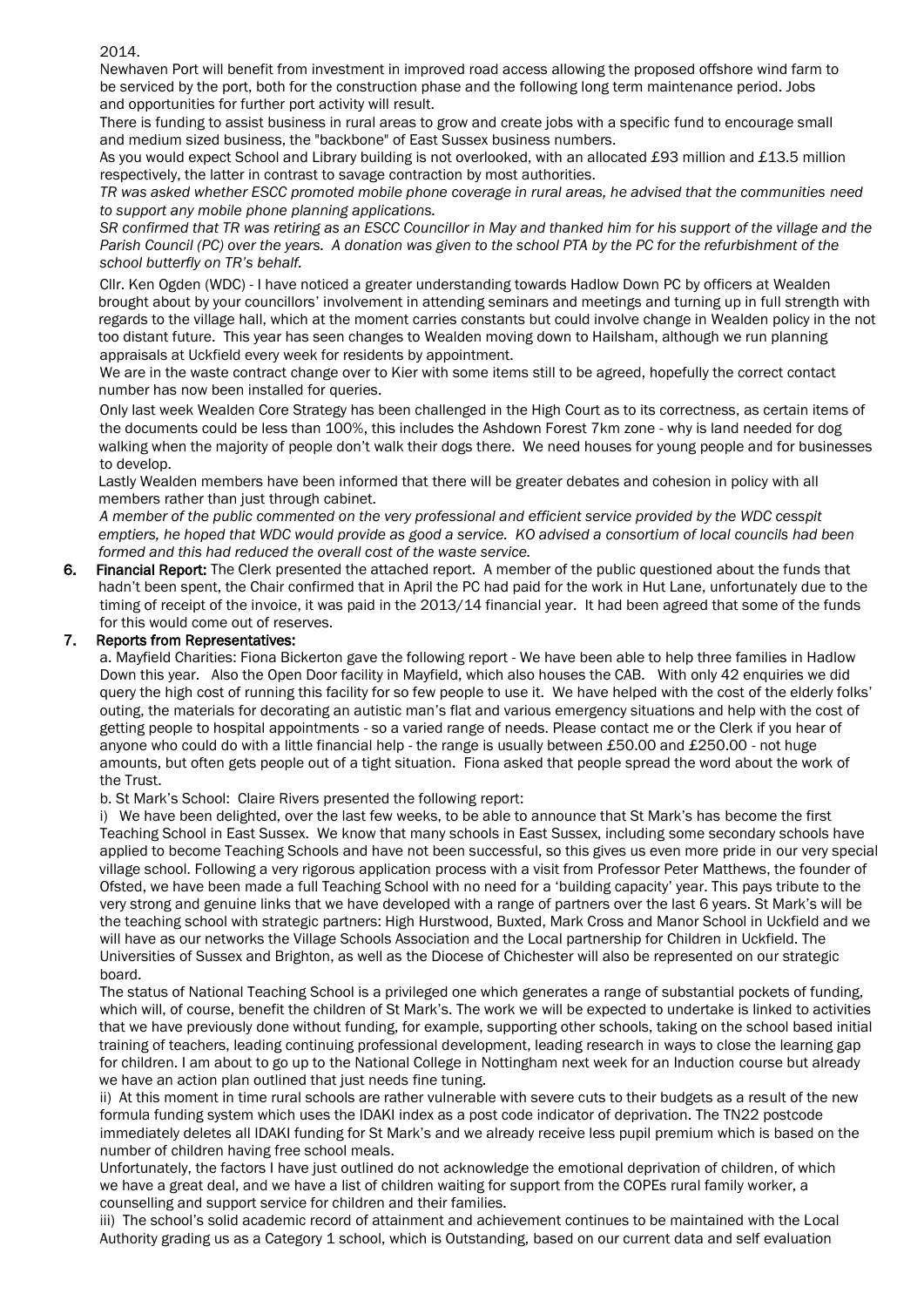documents. We were delighted that children made at the end of KS2, age 11, 100% progress in English and 85.9% in Maths, which was one child that joined the school later with rather inflated KS1 results. We had one child achieve a L6 in maths and one in writing - secondary level expectations. These results do not make us complacent and we are always looking for ways in which to improve the teaching and learning of the school through research projects, the way in which we support children with SENs through intervention strategies and by remaining forward sighted and thinking ahead. One of our staff is currently looking at the new Maths curriculum and new ways of developing an understanding of place value through the National Centre for Excellence in Maths.

iv) Finally, St Mark's continues to enjoy its village links through the church, the Variety Club and other organisations. We benefit from the support of villagers who offer to run clubs for the children at no charge and for this we are very grateful. We are able to undertake exciting projects, such as, our Heritage lottery Stoolball project which helps to bring learning alive giving the children a real context and purpose and we appreciate the constant support and enrichment projects that are possible with support from Rachel Lewis and Sound Architect.

v) We are about to apply for the Bishop's Commendation which is based on our Christian values work that has been developing since 2008. The school has a sense of caring and calm that is built on those values which have impacted on all areas of school life. We have recently held a joint Ethos Committee meeting with other schools to discuss and share ideas regarding the distinctiveness of church schools. Although a small village school we have big ideas and our 'Wings to Fly' have led us to build excellent partnerships with other schools and groups, considerably extending the capacity of our very special small village school.

### 8. Reports from Councillors:

#### a. Community Strategies, Sustainable Development, Environment Matters and Wealden District Association of Local Councils - Cllr. Michael Lunn :

 Cllr. Lunn gave a presentation on the impacts of the Ashdown Forest 7km zone of influence and EU Habitat Regulations, how this impacted on Hadlow Down and what the next steps were. *Members of the public asked questions on what work had been done in other areas and whether the prevailing wind is taken into account, it was also queried why the Forest was being kept and promoted as a tourist destination and what impact a further runway at Gatwick would have? A member of the public felt that both young and old people were being penalised as they are not able to have new sports clubs and parents are therefore having to travel further to use facilities, also the village isn't able to have a larger hall. A Parish Councillor questioned whether people wanted more traffic in the village and encouraged members of the public to use the bus service, he also advised that not everyone wanted development.*

## b. Planning, Newsletter and Public Transport – Cllr. Sandra Richards:

Planning - As explained, the introduction of the 7km restrictions of the Ashdown Forest has restricted the number of planning applications that have been made during the last year. One thing that parishioners should be aware of is that there is no longer a 'village envelope' which had previously been in place and it was theoretically easier to develop homes & land within this envelope (the centre of the village) than outside it. As there is no 'envelope', it means that in future any significant development within the village could be difficult (and almost impossible if the 7km zone remains). When applying for planning permission or making comments on an application, it is much easier for the Parish Council if people attend the relevant meeting as if there is further clarification on issues required, they can then be addressed directly. We try to do as much background research on an application as we can and, if necessary, will request a site visit but sometimes it is not easy to understand all of the implications purely from the application paperwork. We welcome parishioners attendance at any PC meeting but, in particular, if there is something that affects them on the agenda. We put the planning items at the beginning of the agenda so you may only have to attend for a maximum of about 30 minutes!

Public Transport - We now have two buses per day running directly between Hadlow Down and Uckfield (the bus no longer goes via every conceivable village in East Sussex) and it runs from Dog Kennel Lane to the Uckfield Bus station in 20 minutes and then continues to Uckfield Hospital/Bird-in-eye Surgery. We really would like to encourage villagers to use these bus services as if they are not used by enough people they will stop and it will mean that Hadlow Down is again isolated from Public Transport.

Newsletter – Through the last year, we have been issuing a Newsletter on a quarterly-ish basis!! We hope these are useful to parishioners to let them know what we are trying to do and what is happening. If there are areas that you would like us to cover, then please let us know – any feedback (whether good or bad) is gratefully received. *A member of the public asked that a copy of the bus timetable go in every copy of the newsletter. SR to speak to the editor of the Parish Magazine to see if a copy can go in every edition.* SR SR

# c. New Community Centre, Burial Ground, Village Hall and Playing Field Committees – Cllr. Graham Terry

 Playing Field Committee - This has been a torrid 12 months for the Playing Field Committee. The weather for most of the year was very poor and the field frequently too wet to use. The poor weather early on meant that the field could not be mown and special equipment was then needed to cope with the long grass. The Summer Fayre was cancelled after an initial postponement and the junior football have ceased to use the field because of the extremely wet surface. These cancellations dramatically reduced the income at a time of vastly increased cost. The Parish Council will have to help with the cost of mowing and have budgeted for the need to help in this year. Add to this the fact that the Committee were short of people as the Chair resigned due to work commitments and you can see the task facing the trustees who are all volunteers. We had also hoped to carry out a ground survey for the new Community Centre which would also have given us the information needed to decide what additional drainage could be put in on the field unfortunately the underlying ground conditions are still so bad that the equipment necessary cannot get on to the Field. The good news is that despite the weather families are still coming to use the play area which, for some strange reason, does not suffer from the wetness that the rest of the Field experiences.

Village Hall Management Committee - In contrast to the Playing Field, the Village Hall Committee have been able to carry out many of the improvements planned. Grant Funding and donations from a number of people and organisations enabled them to put in the new kitchen which has used equipment that can be re-sited at the new Community Centre.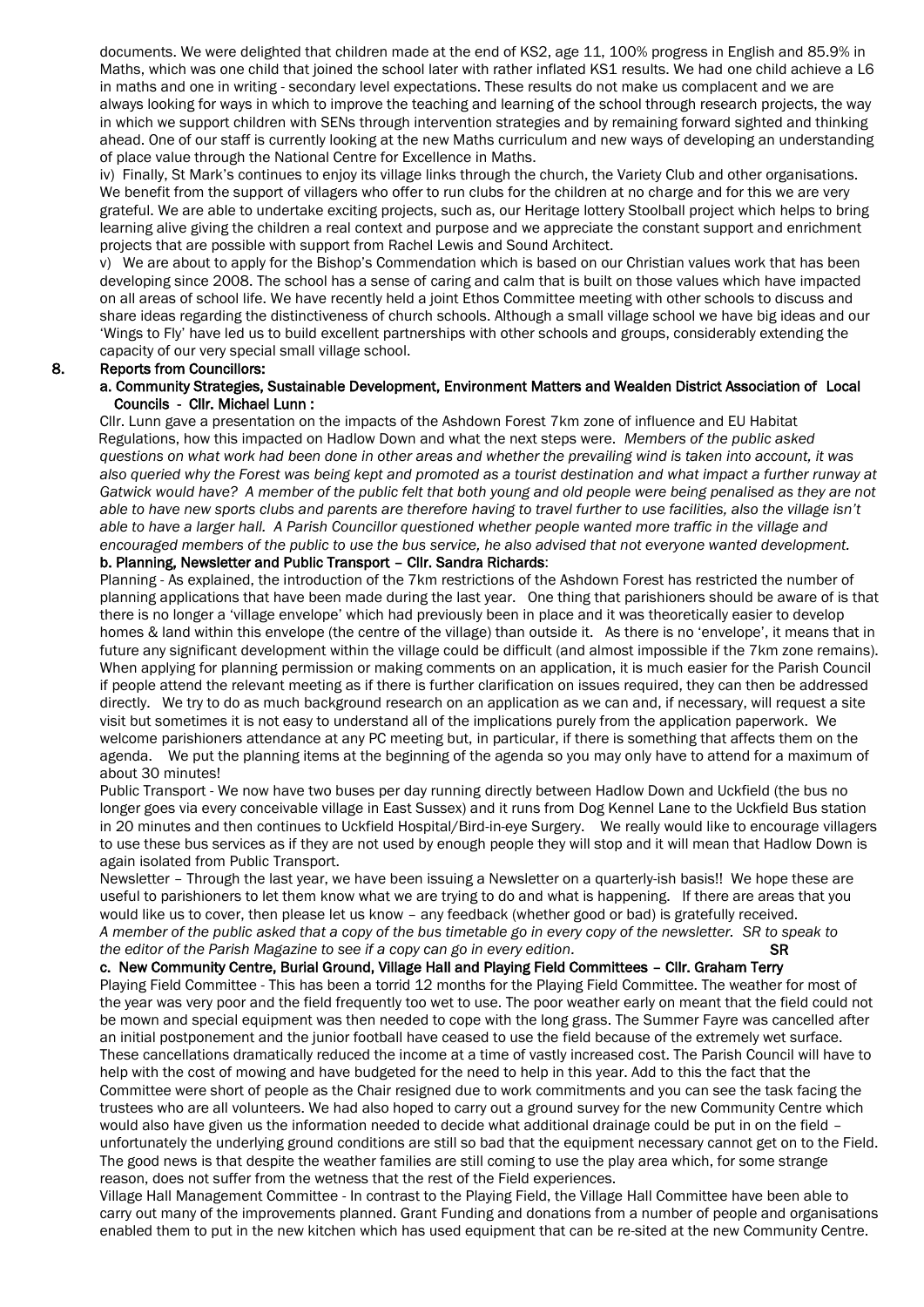Most of the work, except the specialist work needed to plumb in a new gas supply, was done by volunteers and we are very grateful to them. In addition to the kitchen there has been further woodworm treatment in the roof and under the floor and various other small improvements including upgrading some of the electrics which did not meet *current* standards. You may also have noticed the clearance of the south side of the road outside and we can now see a kerb there! Despite everything the Hall continues to be well used which highlights how much more we could do with an up to date Hall with modern facilities. Let us hope that we will be successful soon. I cannot end without mentioning the TN22 Club. The new kitchen meant that the facilities existed to provide a lunch for the older people locally and the first lunch was very successful, with over 20 guests. Apart from lunch, the guests were entertained by children from St Mark's and the feedback has been very positive with more people expected at future events.

Now, the unscripted part. All the village organisations are run by volunteers and need more help. In particular, Lisa Scott who has been the booking clerk and treasurer of the Hall for a number of years needs to give up and we need to replace her. We are prepared to split the 2 roles. Who here can help or get others to help? If people do not come forward we could lose the means to support these facilities.

The Burial Ground - This also suffered at the beginning of the year as it was too wet to use conventional grass cutting equipment and had to be done by strimming and removing the cuttings which was additional expense. We also had to have new contractors as the old ones declined to continue. We needed to have a major cutback of the hedges which had been allowed to grow over the pathways. However, on the good side we planted an English oak there in April to celebrate the Jubilee and we were helped by the children from St Mark's School who each put some soil into the hole! A plaque has been put there and we hope that in years to come the pupils will remember the day and come and see the oak tree as it grows.

New Community Centre Committee - A fraught year for this Committee as well! Just as it seemed that everything was moving along smoothly, Wealden District Council's Plan was approved. This plan places a heavy restriction on ANY new building within 7kms of the Ashdown Forest in order to preserve the Forest for the future. And, yes, the majority of Hadlow Down is within the 7km limit. The Committee have spent much of the time meeting with the planners from Wealden to see how we can best proceed to give the Village the new facility it needs whilst staying within the planning rules. Councillor Galley has been helping us to understand how we go forward. The team were expecting to be able to put initial plans to Wealden by the end of June. As I mentioned earlier, the survey due to take place cannot until the ground conditions improve and this is needed for the plans to be produced. Let us hope that the weather improves soon. It may seem that a new Hall is a costly option but as part of their work the team also investigated what the work needed and cost would be if we stayed on the existing site and utilised the current building as much as possible. The cost of staying is not far short of the cost of moving so this option looks a non-starter. It also has the 7 km issue to be dealt with.

### d. Youth and Emergency Planning – Cllr. Nathan James

Youth - As you may be aware the Parish Council are planning to erect a youth shelter to be located at the Playing Field. The idea is the youth (and older members) of Hadlow Down have somewhere to meet up, or rest down at the Playing Field. I have been working closely with the Playing Field committee on this subject and I hope on many more items to come. Unfortunately we had to dismantle the push bike track due to it being deemed too unsafe to use. Emergency Planning - There are a couple of problems with the database. The master disc has been misplaced this means we are having to recreate a new one . The second problem we are facing is some of the plan is out of date and needs updating. I'm looking forward to working with old and I hope some new members of the Emergency Plan team closely this year and for many years to come. *Eddie Westfield advised that he had managed to locate the original database and will be able to retrieve it.*

Hut Lane - As some of you know the lane from the New Inn down to the Village Hall was being eroded by a lot of water, because of this the Parish Council took on the job of putting it right. This was done with a new 6 inch pipe running down the side of the lane with 2 new sedameat traps placed at the top and bottom of Hut Lane. We, the Parish Council are very pleased with the finished work, the contractors did a superb job.

#### e. Neighbourhood Watch, Neighbourhood Policing Rural Panel and Joint Action Group – Cllr. Damon Wellman

 Neighbourhood Watch - The Hadlow Down website is a registered Neighbourhood Watch Co-ordinator and Eddie Westfield has done a great job this year of keeping anyone registered on the site updated with Neighbourhood Watch issues, as well as posting them on the latest news section of the site for all to see. On the site is also posted updates from the Neighbourhood policing team listing recent crime events within the area. This year we have seen the role of our PCSO change over to a new officer, David Davies.

Neighbourhood Policing Rural Panel - Nothing to report.

Joint Action Group - The Joint Action Group meets every month to discuss local issues and priorities for Wealden District Council, Sussex Police, East Sussex County Council, NHS East Sussex Downs & Weald, Surrey & Sussex Probation Trust & East Sussex Fire & Rescue Service. Wealden Parish Councils are also in attendance and are able to see current risks, trends and forthcoming events from the various groups, as well as performance of the authorities, budgeting updates and publicity opportunities.

Tranquillity in the Village - There has been some increased activity in the village over the last 12 months that has led to concerns over noise and disturbance for Hadlow Down residents both current and in the future. This is something that I as a councillor and a resident, want to make sure is kept to a minimum and that our peaceful environment that we all enjoy is maintained. The next edition of the Parish Council newsletter will contain contact details for complaints regarding noise etc.

#### f. Highways, Footpaths, Rights of Way and Strengthening Local Relationships meetings – Cllr. Clare Emsden

 As the newest member of the PC and the last to speak, I will keep my report to an overview of items as shown on the screen.

Strengthening Local Relationship Meetings - These meetings, which are held with ESCC Highways Department at Ringmer, were started in May 2009. They take place twice a year, in March and September. The PC does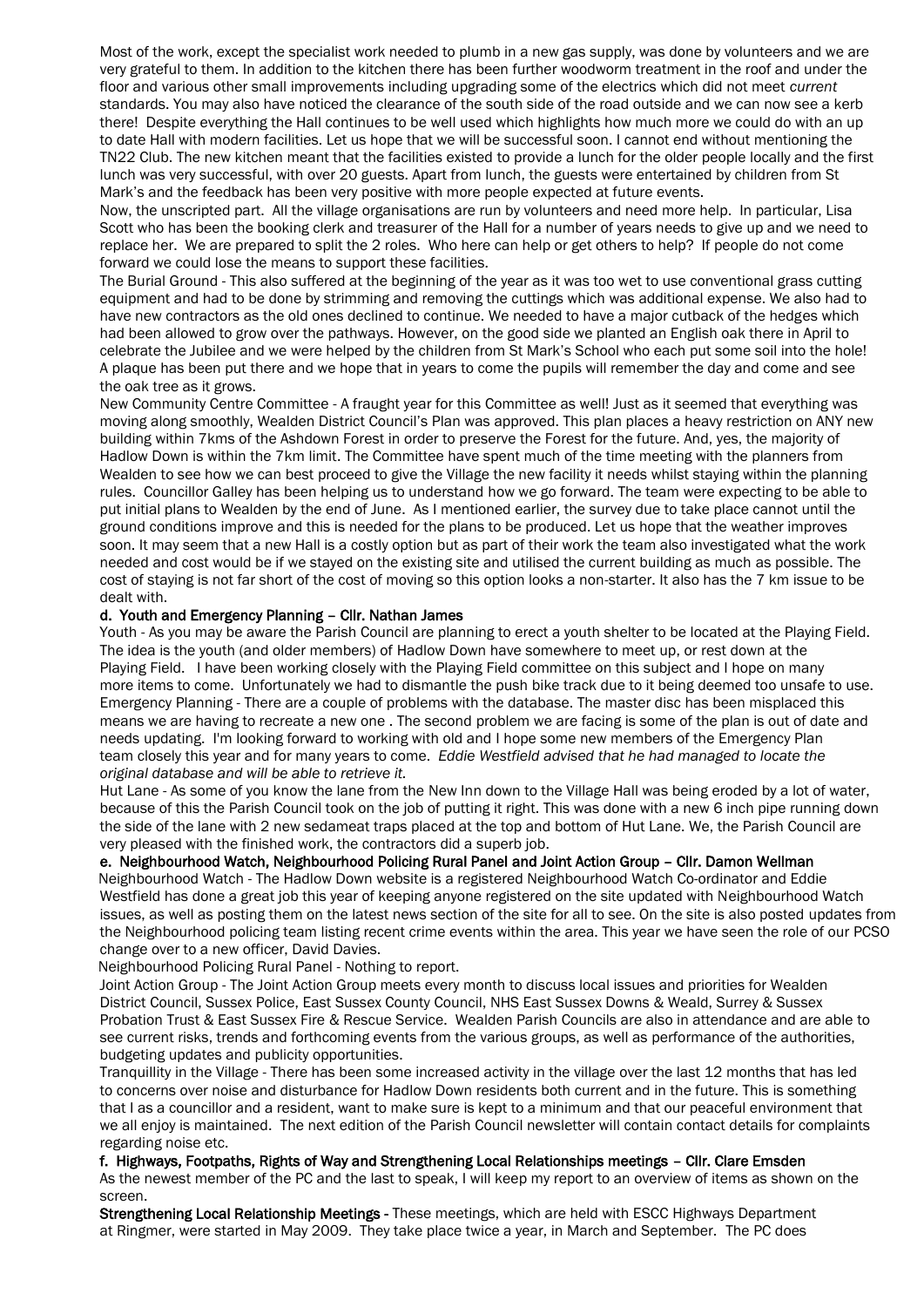the agenda, chairs the meeting and takes the minutes. It gives us an opportunity to meet face-to-face, agree proposals, dates for implementation and who is responsible for action points. Although we mostly discuss highways we also include footpaths and bridleways. The PC feels this improves our contact with ESCC and gets issues resolved. Highways

School Lane - There are two aspects the PC is considering at the moment. These are speeding and the extension of the double yellow lines at the junction of the A272. The 30 mph signs are now in place and the zigzag lines extended outside the school. However, although the general speed levels in School Lane fall within accepted levels there are a few drivers who continue to speed and we are looking at what other measures can be taken to raise awareness of the limit.

The extension of the double yellow lines has now reached the stage of being discussed at an ESCC Planning Meeting. Sandra, who has been instrumental in getting action taken on this item has put together the PC submission and Damon who has taken a keen interest, will be attending the meeting.

Potholes - ESCC has been inundated with repair work. Please continue to report potholes to Helen so ESCC resources can be directed towards getting these repaired as soon as possible and the scoring system for resurfacing work can be done. We want to escalate as many of these repairs as possible.

Bollards - There seem to have been a profusion of these over the last few years, in different styles and seemingly installed for no apparent reason. The PC is now reviewing the need to replace bollards when they have been damaged with ESCC Highways. This will improve the look of the Parish and particularly what is described as the "street scene" along the A272 in the centre of the village.

Footpaths and Bridleways - It is early days in walking all of these in the Parish as mentioned in the January Newsletter. Thank you to the parishioners who have told me about the circular walks they take. Recently along with members of my family we did a four and half hour round walk. While we found some stiles very easy, many of them were very difficult and unless assisted there is no hope of getting over them. It should not be such an obstacle course and as a PC we will continue working on getting this situation changed. This also applies to the surface and width of some of the Bridleways.

9 Chairman's Report – Cllr. Sandra Richards - This is the first time I have spoken to the Parish Assembly as Chairman of the PC after the resignation of David Walker last year. As a relatively new Councillor, it has been a steep learning curve!!

As a Council, I believe that we all wish to try to represent the village as best we can and make decisions on how to spend your money to improve facilities and activities with the parishioners in mind. I am particularly proud of the work done in Hut Lane where everyone else (ESCC, Wealden District Council, the developers) would not take any responsibility, the PC took positive action. I also hope that we are going to see the long awaited double yellow lines at the top of School Lane in the near future and we will try to address the continued problems of speeding in the village. We would welcome feedback on our activities and areas where you think we should help in the future – bearing in mind we have limited funds.

Firstly, I would like to thank all of my fellow Councillors for their help and support over the last year. I am not sure people realise how much work is involved with being a Parish Councillor as I suspect people think that it is 'just' attending one meeting a month in the evening. There are quite a few emails to read to keep up-to-date with what is happening and there are also training events to attend and this is before taking on the additional

correspondence/meetings required for the special responsibilities such as attending committee meetings, highways, planning etc. I am not sure you are aware, but the Councillors again voted this year not to take the allowance to which they are entitled in order to keep the precept at the same level as before – therefore it is a completely voluntary role. In addition, I suspect that as budgets tighten at County and District levels, there will be attempts to make the PCs responsible for more activities that previously were not our responsibilities.

I believe that we have a very good balance of Councillors at the PC and we manage to have lively discussions on issues but generally find that we can come to a consensus. I would like to thank all of my fellow Councillors for their continued help and support last year and, hopefully, for the coming year.

Secondly, I would like to thank Helen our Clerk – whilst we all appreciate her cheerful, professional and efficient support at all times. However, it was only when I went on a Chairmanship course that I realised how extremely professional she really was!! All of the other Chairmen were taking notes constantly about things that their Councils were doing wrong or were not doing at all – whereas I just sat with a blank sheet of paper as our Council seemed to be doing everything 'correctly' and this is down to the guidance and expertise of Helen. I am sure my fellow Councillors will all support me in saying a very large thank you to Helen for her help and support.

Thirdly, I would like to thank all of the other villagers who give their time and money (literally) to supporting the various committees and organisations in the village. It is a lot of work being the Chairman or committee member and, largely, goes 'unthanked or appreciated' and it is only in the last couple of years since being on the Parish Council that I have really understood and appreciated the very large amount of work and responsibility these volunteers take on – I would spend a long time if I had to list out these people but I hope you understand how much we all appreciate the work that you do to support the village.

My final thanks is to yourselves for attending this meeting and giving us the feedback and support that we need in order to continue the work of the Parish Council and please continue to give us this support for as long as possible.

- 10. Questions from the floor TR advised that the Hadlow Down PC meetings were always enjoyable, positive, relaxed yet remaining business like. He advised that ESCC isn't so involved with the school, they are a lot more independent and it is a very good community asset which should be cherished and supported.
- 11. Closure of business John Eliot thanked the PC for all their work.

The meeting ended at 8.55pm when those present enjoyed refreshments provided by the Council.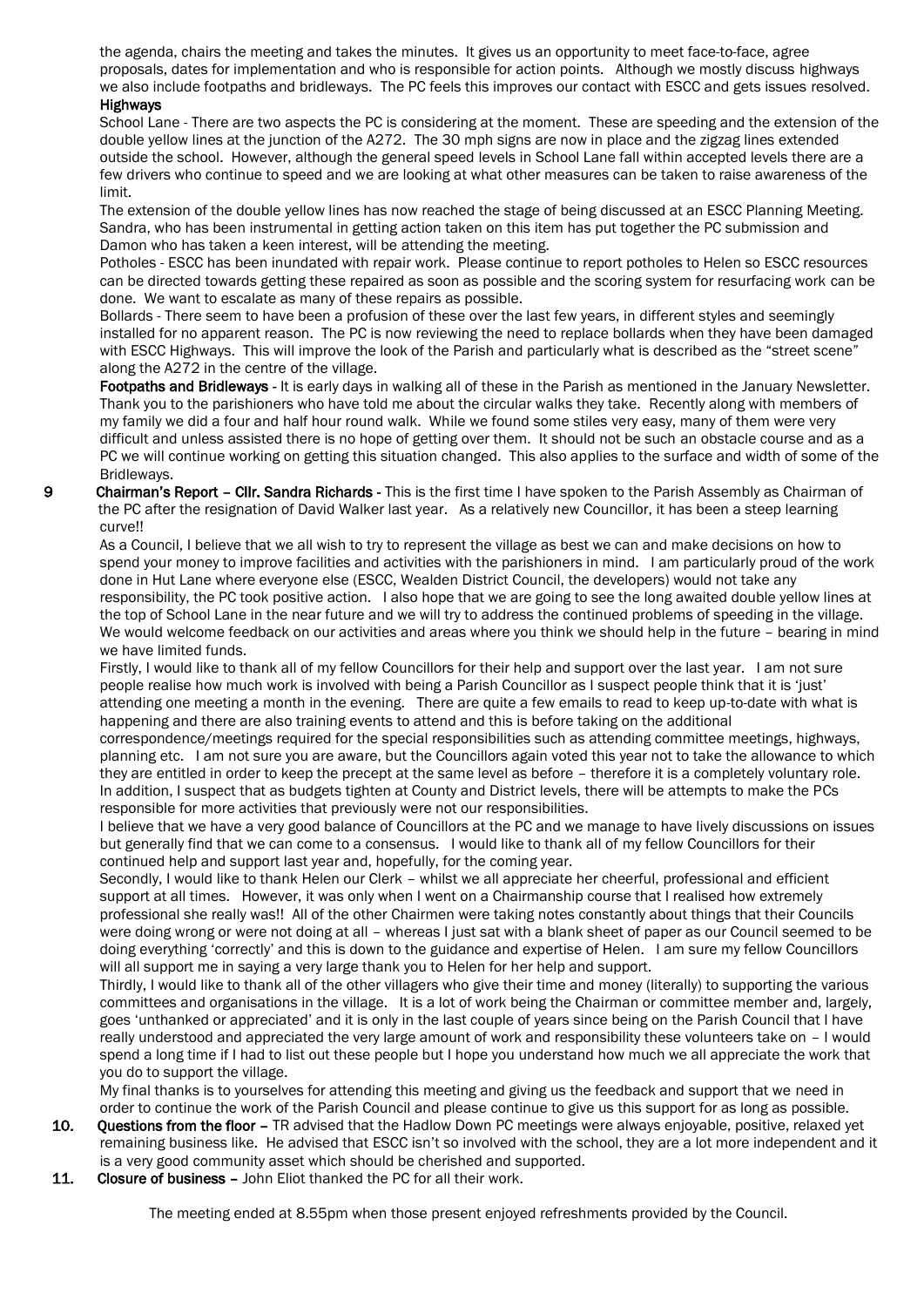|                                                             |                 | Expenditure | % of precept |
|-------------------------------------------------------------|-----------------|-------------|--------------|
| <b>HADLOW DOWN PARISH COUNCIL</b>                           | Precept 2012-13 | 2012-13     | spent        |
| PRECEPT 2012-2013                                           |                 |             |              |
| <b>ITEM</b>                                                 |                 |             |              |
| <b>CLERK'S SALARY, TRAINING, EXPENSES + ADMIN</b>           |                 |             |              |
| Clerk's Salary                                              | 10,972          | 9,686       | 88%          |
| <b>Clerk's Training</b>                                     | 651             | 22          | 3%           |
| Administration                                              | 1,177           | 1,097       | 93%          |
| PC insurance                                                | 565             | 471         | 83%          |
|                                                             |                 |             |              |
| <b>SUBSCRIPTIONS:</b>                                       | 532             | 418         | 79%          |
|                                                             |                 |             |              |
| <b>DONATIONS:</b>                                           | 2,550           | 1,625       | 64%          |
|                                                             |                 |             |              |
| MISC.                                                       |                 |             |              |
| Hire of Hall                                                | 450             | 400         | 89%          |
| Audit                                                       | 417             | 416         | 100%         |
| <b>Councillor's Travelling Expenses</b>                     | 50              | 19          | 38%          |
| Maintenance of Burial Ground                                | 1,400           | 2,331       | 167%         |
| Maintenance of Playing Field                                | 150             | $\Omega$    | $0\%$        |
| Litter & Dog Bin emptying                                   | 1,055           | 1,038       | 98%          |
| Rent to St Mark's School House Trust                        | 15              | 15          | 100%         |
| Parish Projects Plan (Includes the Emergency Plan)          | 500             | 1,226       | 245%         |
| <b>Finger Post Maintenance</b>                              | 200             | 340         | 170%         |
| Chairman's expenses                                         | 100             | 49          | 49%          |
| Parish Magazine                                             | 250             | 250         | 100%         |
| <b>Councillors' Training</b>                                | 400             | 408         | 102%         |
| Chair and Councillor's allowance                            | 510             | 216         | 42%          |
| Election expenses                                           | 500             | 500         | 100%         |
| Website                                                     | 200             | 180         | 90%          |
| IT                                                          | 500             | 360         | 72%          |
| Maintenance of play area + annual inspection                | 900             | 628         | 70%          |
| <b>Legal Fees</b>                                           | 2,483           | 1,310       | 53%          |
|                                                             |                 |             |              |
| <b>TOTAL</b>                                                | 26,527          | 23,005      | 87%          |
|                                                             |                 |             |              |
| <b>INCOME TO DATE</b>                                       |                 |             |              |
| Barclays compensation                                       |                 | 200         |              |
| <b>Burials</b>                                              |                 | 286         |              |
| Payt from Arlington PC for tel. & internet usage & LCR subs |                 | 168         |              |
|                                                             |                 |             |              |
| <b>TOTAL</b>                                                |                 | 654         |              |
|                                                             |                 |             |              |
|                                                             |                 |             |              |
| TOTAL EXPENDITURE LESS INCOME                               |                 | 22,351      | 84.26%       |
|                                                             |                 |             |              |

# Notes to accompany 2012/13 figures

Salary: it was anticipated that the Clerk's workload would increase due to the new Community Centre however due to the Ashdown Forest 7km zone this hasn't moved on as quickly as expected. Also the Clerk's hours were reduced during the year. Training: the Clerk now works for two Parish Councils and her training costs are covered by the other Parish Council. Administration: the internet and phone charges are now shared with the other Parish Council and a credit therefore appears under the income figures.

Subscriptions: two of the subscriptions are now shared between the two Parish Councils.

Donations: Donations have been given to the Hadlow Down Bowls Club, to Wealden CAB, Sussex Air Ambulance and to the Village Hall for electrical work. We were expecting to give a donation to the new Community Centre towards the cost of the Geotech survey, however due to weather conditions at the Playing Field, this has been delayed. We have also recently paid out £6060.00 (of which £1010.00 tax can be reclaimed) for the drainage work in Hut Lane, this will appear in the 2013/14 accounts.